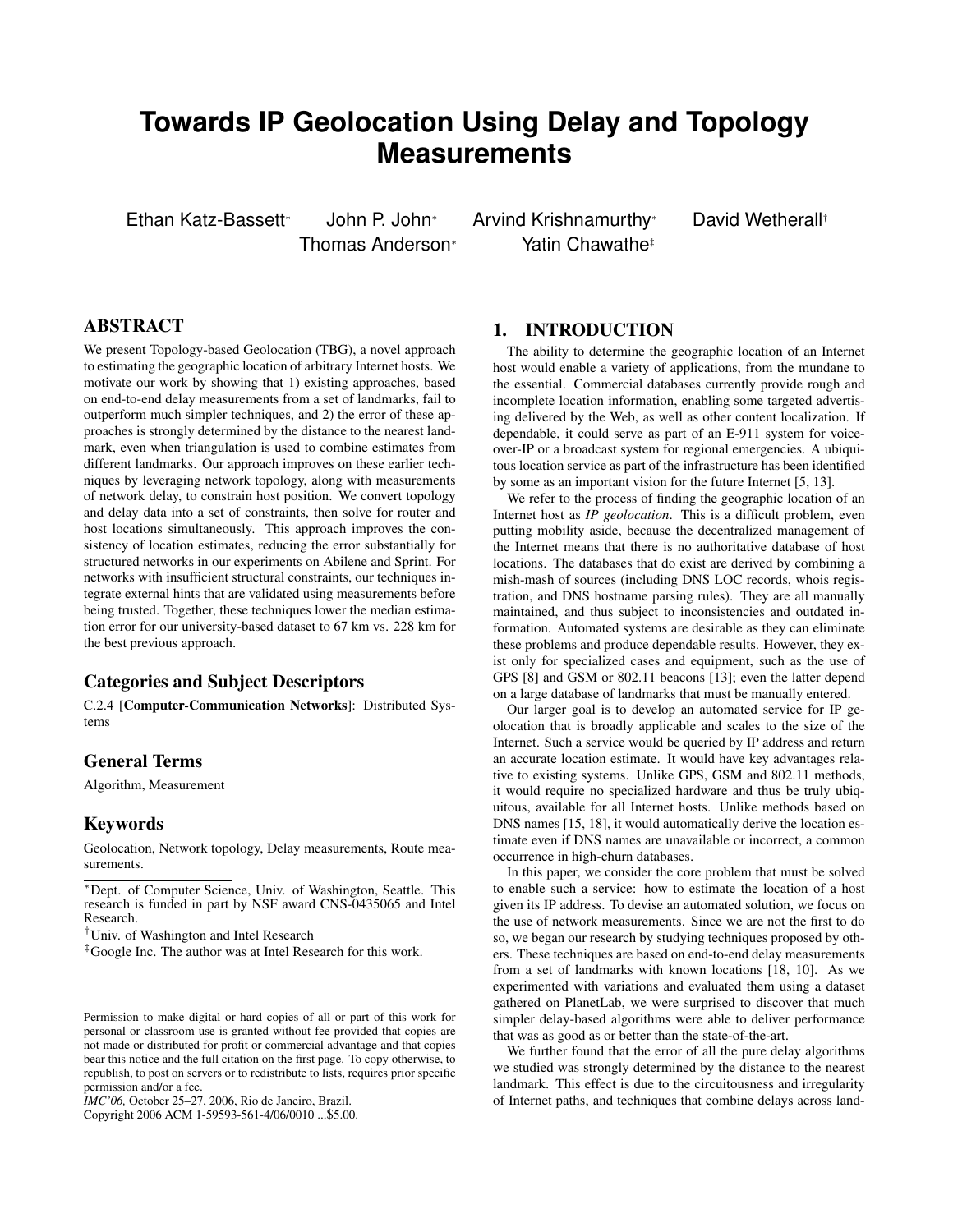marks do little to help. The consequence is that delay-based algorithms must use many landmarks that are carefully chosen for their coverage if they are to consistently perform to any reasonable level of accuracy. Because of the difficulty of finding landmarks uniformly everywhere, these algorithms will typically work poorly for a fraction of targets; there are estimates that are more than 1000 km off in our US-based experiments.

This line of reasoning led us to conclude that other kinds of techniques were needed. To this end, we investigate algorithms that combine delay with topology to factor out the circuitousness of Internet paths. Inspired by algorithms used for localization in sensor networks [7, 4], we convert Internet route measurements into a set of constraints on the unknown locations of targets and intermediate routers en route to it, and then simultaneously geolocate the target and all of the routers in a way that best satisfies the constraints. This approach, which we refer to as Topology-based Geolocation (TBG), has a number of desirable properties: it takes advantage of the fact that routers nearby landmarks are easy to locate; it uses the locations of intermediate routers to quantify the directness of paths to targets, thus making these measurements more useful; and it allows the solution to be iterated using the coupling between network elements until all the elements have converged to an overall map that is consistent, as it must be in reality. TBG reduces the average error on targets on the structured Abilene and Sprint networks by about 40% and 70%, respectively, and the 90th percentile of error by a factor of four.

However, our study reveals that techniques based solely on network measurements have inherent limitations. For instance, if the Internet routes to the target do not sufficiently constrain the target's position – as when the tail ends of all routes converge to a shared segment that is of significant latency – then it is not possible to accurately geolocate the target without other sources of information. Fortunately, our topology-based technique can validate and incorporate locations of "passive" reference nodes – nodes that cannot issue measurements, but can be probed by "active" landmarks – to help constrain the topology. It generates the network topology containing the target and the passive reference nodes, uses delay and topology measurements to validate the positions of the passive nodes, and then derives location estimates for the target based on the entire topology. We improve the median error for difficult targets by more than a factor of three compared to established techniques. We believe the approach shows promise as a direction for future IP geolocation work.

The rest of this paper is organized as follows. In Section 2, we present the problem in more detail and review related work. Section 3 presents and evaluates new and existing variations on delay-based geolocation techniques, and identifies some of their limitations. Section 4 then presents a geolocation technique that also takes into account the structure of the Internet and its routing, and Section 5 evaluates its performance compared to that of delay-based techniques. We conclude by discussing the strengths and weaknesses of the different techniques.

## 2. PROBLEM AND PRIOR WORK

# 2.1 Problem

The version of the IP geolocation problem we consider in this paper is how to automatically estimate the coarse-grained geographic location of an arbitrary computer on the Internet. By automatic, we mean that the technique should not rely on human input other than to establish geographic coordinates for reference hosts; all schemes require some ground truth to bootstrap the system, but a small set of reference hosts should enable the location of a much larger set of targets. Furthermore, probable locations of nodes, if provided by outside sources, must be validated automatically by the reference hosts before they can be used in geolocating targets. By arbitrary computer, we mean that the technique should be able to locate all IP addresses, rather than a subset that belong to a particular provider, have registered in some manner, and so forth. By coarse-grained location, we mean that estimates should be accurate to within about the level of a major metropolitan area. Tighter estimates are desirable, but city-level estimates would already be sufficient for many applications.

In this paper, we consider IP geolocation techniques based on network measurements. In this setting, we have a set of reference hosts with known locations that we refer to as *landmarks*. Some are *active landmarks* that can issue probes, while some may be *passive landmarks* that cannot. Elsewhere in this paper, we will specify that landmarks are passive when the distinction is important; otherwise, they can be assumed to be active. We gather measurements between the landmarks and other hosts with unknown locations called *targets*, as well as between the landmarks. We then process the measurements according to a specified algorithm to estimate the locations of the targets. Because we want to be able to map hosts without having to first upgrade their software, we only consider algorithms that can be run using measurements that originate at landmarks, e.g., measuring the path and delay to targets. We do not use any measurements that originate at targets.

#### 2.2 Internet Measurement Techniques

Two published geolocation techniques fit our problem and approach, GeoPing [18] and Constraint-Based Geolocation (CBG) [10]. Both use delay measurements from landmarks to estimate the location of Internet hosts. We present them in some detail below, because they show how delays may relate to location in non-trivial ways, and because we will build on them shortly (Section 3).

#### *2.2.1 GeoPing*

GeoPing locates a target by mapping it to the most representative landmark and using the location of the landmark as the estimate for the location of the target [18]. To do so, GeoPing assumes that two hosts that are near each other will measure similar delays to other landmarks. A target is probed from all landmarks to build a delay vector that acts as a profile of how "near" the landmarks are. The target is mapped to the landmark with the most similar profile. Similarity is computed as the Euclidean distance between delay vectors, the distance to the target in "delay space."

Interestingly, GeoPing can augment its set of landmarks with a set of passive ones that cannot perform probes to the target. In such settings, the target can be mapped either to an active or a passive landmark. This setting is interesting because it is "cheaper" to add passive landmarks, and they might allow techniques to perform better without increasing the density of probing landmarks.

## *2.2.2 Constraint-Based Geolocation*

Instead of mapping targets to the location of a landmark, Constraint-Based Geolocation (CBG) employs a triangulation-like technique to combine delays from multiple landmarks and can return positions that lie between landmarks. To relate delay to distance, each landmark measures the delay from itself to all other landmarks. It then fits what is termed a *bestline* to this data. This is essentially the tightest line fit above all the *(delay, distance)* pairs. Figure 1 shows an example of the bestline for a Princeton University landmark. Because the bestline lies above all measured points, it converts delays into distance estimates that are taken to be upper bounds. The target is then assumed to be within a circle, centered at the landmark,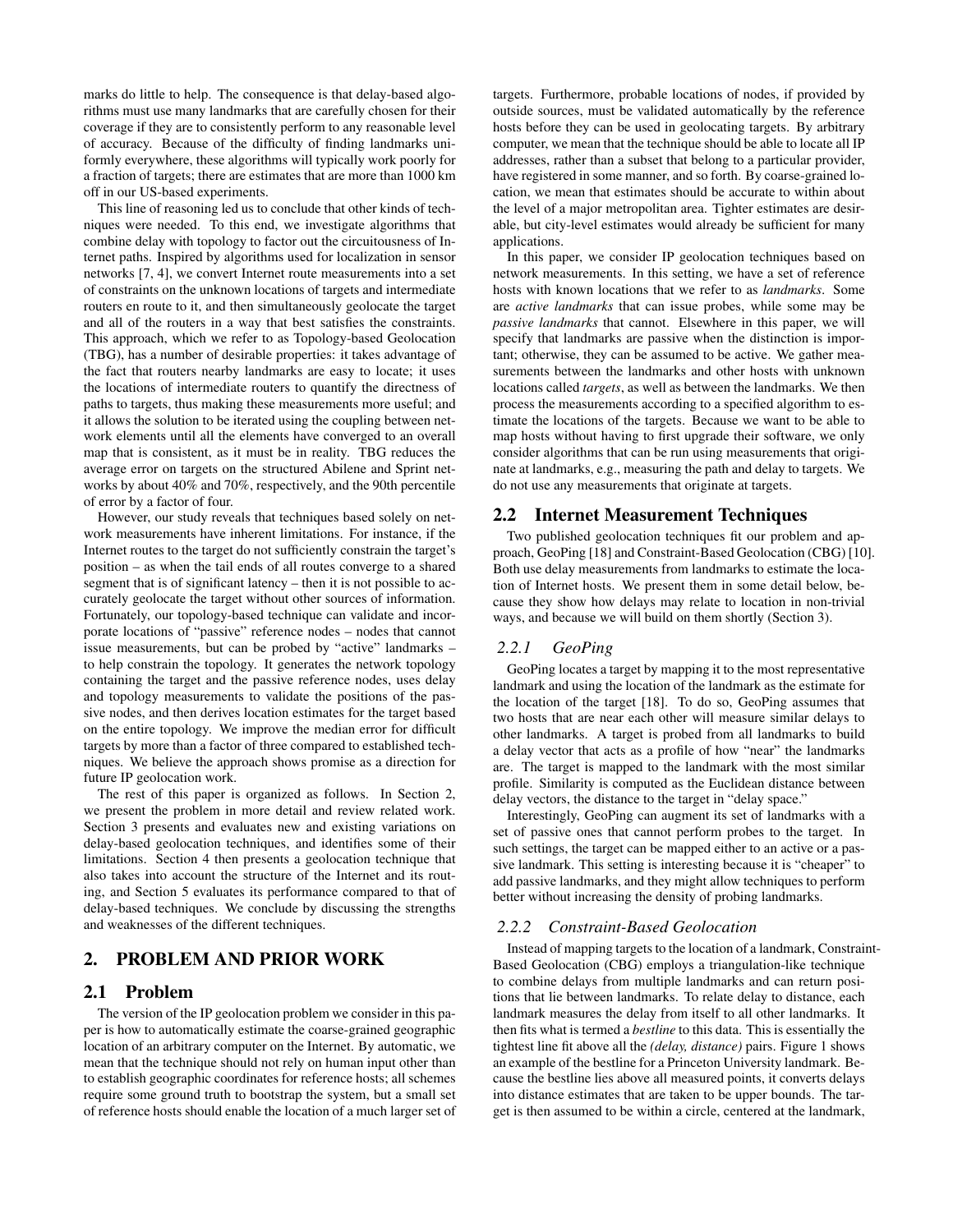

Figure 1: Example scatterplot and CBG bestline



Figure 2: Example of constraint intersection region

whose radius is the estimated distance.

CBG then combines the distance estimates from all landmarks by intersecting all the circles. This intersection produces a feasible region in which the target is assumed to lie. The target is arbitrarily estimated to be located at the centroid of the region, and the size of the region is taken as a measure of the uncertainty (or confidence) in the estimate. Figure 2 shows an example. The '+' signs are landmarks, the dashed circles are constraints, and the intersection region is bounded by a bold perimeter. Experiments have shown CBG to provide better geolocation estimates than GeoPing and DNS-based approaches (e.g. [28]) on both United States and European datasets [10].

#### 2.3 Other IP Geolocation Techniques

There are several geolocation techniques that can be used with Internet hosts but which we do not consider viable solutions to our problem.

The Global Positioning System (GPS) [8] provides accurate geographic locations for all hosts fitted with a GPS receiver. Over time, this hardware might be bundled with all computers. However, putting aside the obvious deployment challenge, GPS does not function well indoors or in urban canyons, limiting its ubiquity, and it would preclude many applications because it is client-driven.

Other systems such as Place Lab [13], Cricket [20] and RADAR [1] locate mobile hosts using 802.11 and GSM beacons with known locations. These systems have the potential for accurate estimates but their coverage is limited by the propagation range of APs and cell towers. Large-scale coverage requires wide-spread and dense deployment of nodes with 802.11 or GSM hardware, at known locations.

Systems such as IP2GEO [26], GeoCluster [18], GeoTrack [17], and Netgeo [27] require no special hardware. However, all these methods depend largely on manually maintained databases and are prone to incomplete coverage, outdated information, and faulty data entry. For example, Netgeo relies on DNS LOC records, whois registration records, and specialized DNS hostname rule files. DNS LOC records map IP addresses to locations but are rarely provided. Whois maps IP addresses to a registered administrative location, which may not reflect their actual location. Hostnames, especially for routers, may follow naming conventions that include geographic hints in the form of cities or airport codes [23], but many do not or are misleading [29].

#### 2.4 Sensor Network Localization

Our topology-based techniques are inspired by similar techniques from the sensor network community, originally meant for positioning sensor nodes using observed radio connectivity [7, 4]. Observations that a pair of nodes are within or not within radio range induce a set of constraints on the locations of the nodes. The problem is then to solve for locations of target nodes, given a set of reference nodes with known locations. This problem can be formulated as a semidefinite program [25, 7, 4], allowing the use of powerful solvers such as Sedumi [21]. Our problem setting, however, requires a richer set of constraints. Nearby nodes may not be connected, and backbone links may connect nodes across the country. End-to-end delay measurements on the Internet translate to global constraints, where the position of a target is constrained by other nodes that are not nearby and the sum of the link distances should explain the end-to-end delay.

## 3. DELAY-BASED GEOLOCATION

In this section we present new techniques for delay-based geolocation. We find that simpler techniques can provide accuracy equivalent to GeoPing and CBG, but that all the delay-based techniques sometimes incur errors of 1000 km or more.

#### 3.1 Dataset and Methodology

We used PlanetLab as a measurement platform to obtain the dataset that we use for experiments in this and other sections. We used 68 nodes at different PlanetLab sites in North America as our landmarks; these included all PlanetLab sites that had active nodes during our evaluation period. For the target set, we begin by evaluating existing techniques on a dataset comprising 128 hosts at universities across the US, since we could readily locate them. The targets were drawn from 37 out of 48 states on the mainland. We refer to this target dataset at the "University dataset."<sup>1</sup> Figure 3 shows a map of the landmarks and targets.

We envision geolocation on a global scale working in a hierarchical fashion: a small number of geographically dispersed landmarks first determines a general region (a continent, roughly) for the target location, then a denser set of landmarks in that region performs the final geolocation. Our PlanetLab dataset represents an example of one such dense set. Such a hierarchical organization reduces the number of probes necessary. The rough continent-level placement might even be done without measurement-based geolocation, through the use of DNS names or the mapping of IP addresses to countries through the Internet registries.

For techniques that can make use of passive landmarks, we use the same set of targets as passive landmarks. More specifically,

<sup>&</sup>lt;sup>1</sup>The data for this dataset is available for download at http://pcp.cs.washington.edu/geolocation-data.tar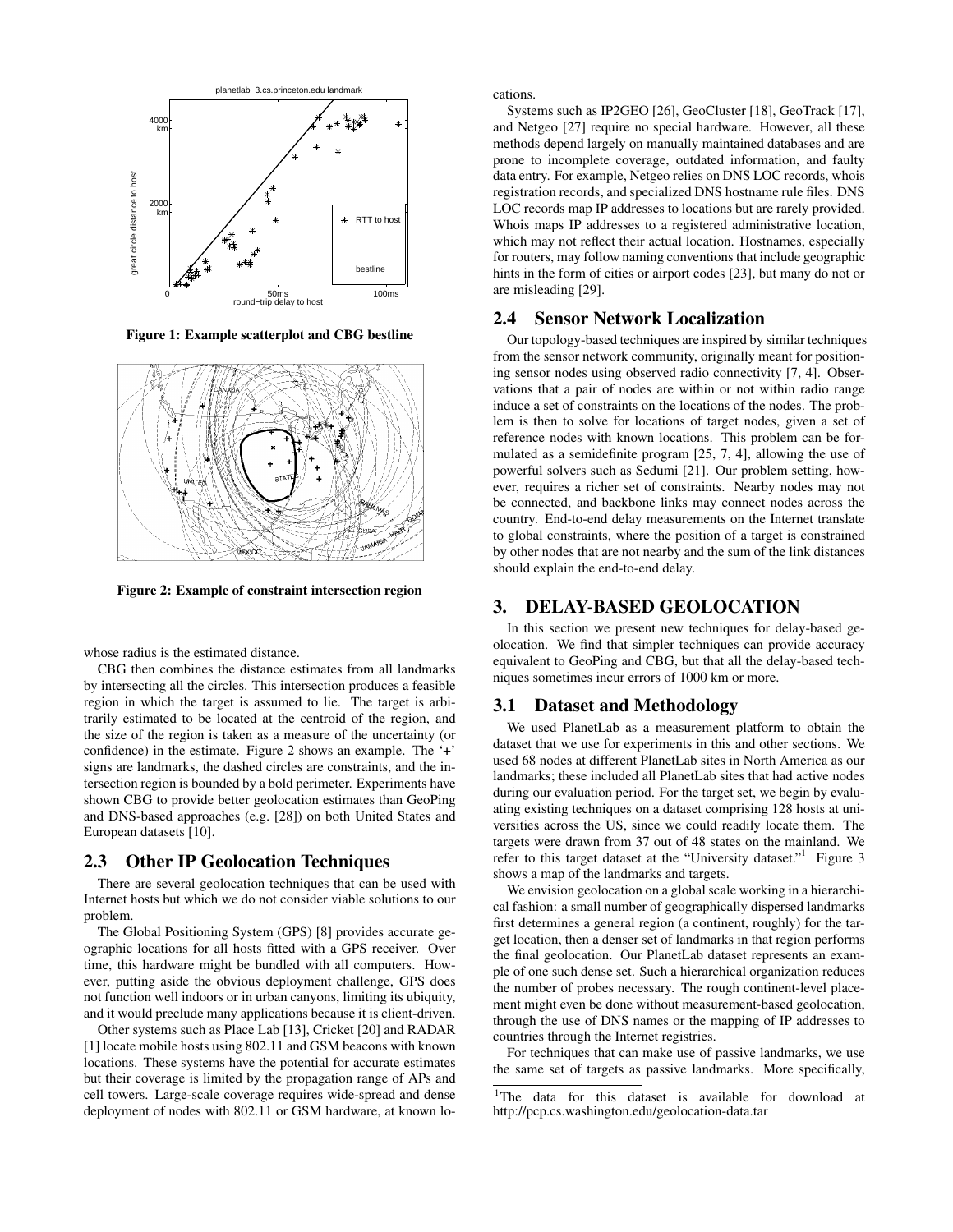

Figure 3: (a) Landmarks  $(*\cdot s)$  and (b) targets  $(*X\cdot s)$  in our University dataset.

while geolocating one of the targets, we assume that the locations of the remaining targets are known and the geolocation technique can use this information to better its accuracy.

This dataset provides a relatively large and geographically diverse dataset for which we have ground truth information<sup>2</sup> and from which we can make measurements. There are well-known network diversity issues associated with the use of PlanetLab and educational institutions [2]. We expect experiments with this dataset to show delay-based methods in a good light, and hence be appropriate for understanding the extent of their accuracy in controlled settings. This is because other datasets with richer inter-domain routing diversity exacerbate the difficulty of geolocation rather than make the problem simpler. After having established the limitations of the delay-based techniques even in these homogeneous settings, in Section 5.3, we evaluate the effectiveness of our topology-based algorithm on a set of non-academic targets.

We also believe that our comparison with GeoPing and CBG on this dataset is reasonable, because both techniques have been previously evaluated using measurements with a heavy academic bias. GeoPing was evaluated with university-based landmarks and targets [18], and CBG was evaluated with NLANR and PlanetLab data [10]. We expect these algorithms to be equally applicable to our dataset, and indeed judge them to perform on it comparatively as well as in their published evaluations.

To evaluate each technique, we compare the estimated locations for all targets to the corresponding ground truth locations. We generally look at the distribution of location errors since we care about consistent accuracy.

#### 3.2 Shortest Ping

Shortest Ping is perhaps the simplest delay-based technique possible: each target is mapped to the landmark that is closest to it in terms of measured-round-trip time. Initially, we investigated it because we hoped to assess the value of more complex techniques by measuring their increase in accuracy. However, as we will illustrate in Section 3.5, we found it to provide results that are comparable with more complex algorithms. As with the other techniques that we discuss in this section, Shortest Ping requires the issuance of delay probes from each of the landmarks to the target. If the amount of probing traffic is an issue, one could use network coordinates (such as Vivaldi [6]) and/or network location services (such as Meridian [3]) to first identify a small number of nearby landmarks and then issue probes only from the nearby landmarks to the target.

## 3.3 Speed of Internet (SOI) Geolocation

We use the term *constrained multilateration* (CM) to refer collectively to CBG and other delay-based techniques that combine distance constraints from multiple landmarks to arrive at a final estimate. CBG derives a distance-to-delay conversion on a perlandmark basis, based on measurements between landmarks. To evaluate the effectiveness of CBG's conversion, we give a simple variation, Speed of Internet (SOI), that uses a single conversion factor across all landmarks.

Data travels through fiber optic cables at almost exactly 2/3 the speed of light in a vacuum [19]. SOI is based on the observation that the geographic distance between hosts on the Internet is typically much less than the limit due to speed of light propagation, because circuitous paths, packetization, and other non-propagation delays can only inflate the time and reduce the effective rate of travel. This fact allows us to use constraints tighter than  $\frac{2}{3}c$ , where  $c$  is the speed of light in a vacuum. The intent of doing so is to narrow the intersection region without sacrificing location accuracy.

Nearly all measurements in our dataset exhibit end-to-end distances at most  $\frac{4}{9}$  of what the speed of light allows given the delays. Over more than 25000 measurements from our PlanetLab landmarks, less than 0.04% of the measurements are for end-toend distances that are more than  $\frac{4}{9}$  of the speed of light limit. This makes it a safe threshold for constraints. More than 20% of the measurements exhibit end-to-end speeds that are at least  $\frac{2}{9}$  of the speed of light, so the  $\frac{4}{9}$  ratio is not overly loose.

SOI geolocation generates constraints using  $\frac{4}{9}c$  as a time-todistance conversion factor and is otherwise identical to CBG geolocation. It is much simpler than CBG as it does not require measurements between landmarks or calibration.

## 3.4 Underestimated Constraints

Both CBG and SOI use constraints that are less than the speed of light. This runs the risk of underestimates. When an underestimate occurs, the constraints either intersect in a region that does not contain the true location, or the constraints fail to intersect. For the University dataset, CBG constraints fail to form an intersection region for 27 of the 128 targets; in this case, as originally presented, CBG cannot return an estimate. SOI constraints do not form a re-

<sup>&</sup>lt;sup>2</sup> Ironically, we used the PlanetLab administrative databases to locate their hosts and were hampered by a number of significant errors! We subsequently verified all locations to weed out these errors with a combination of USGS data [11] and Google Maps [12].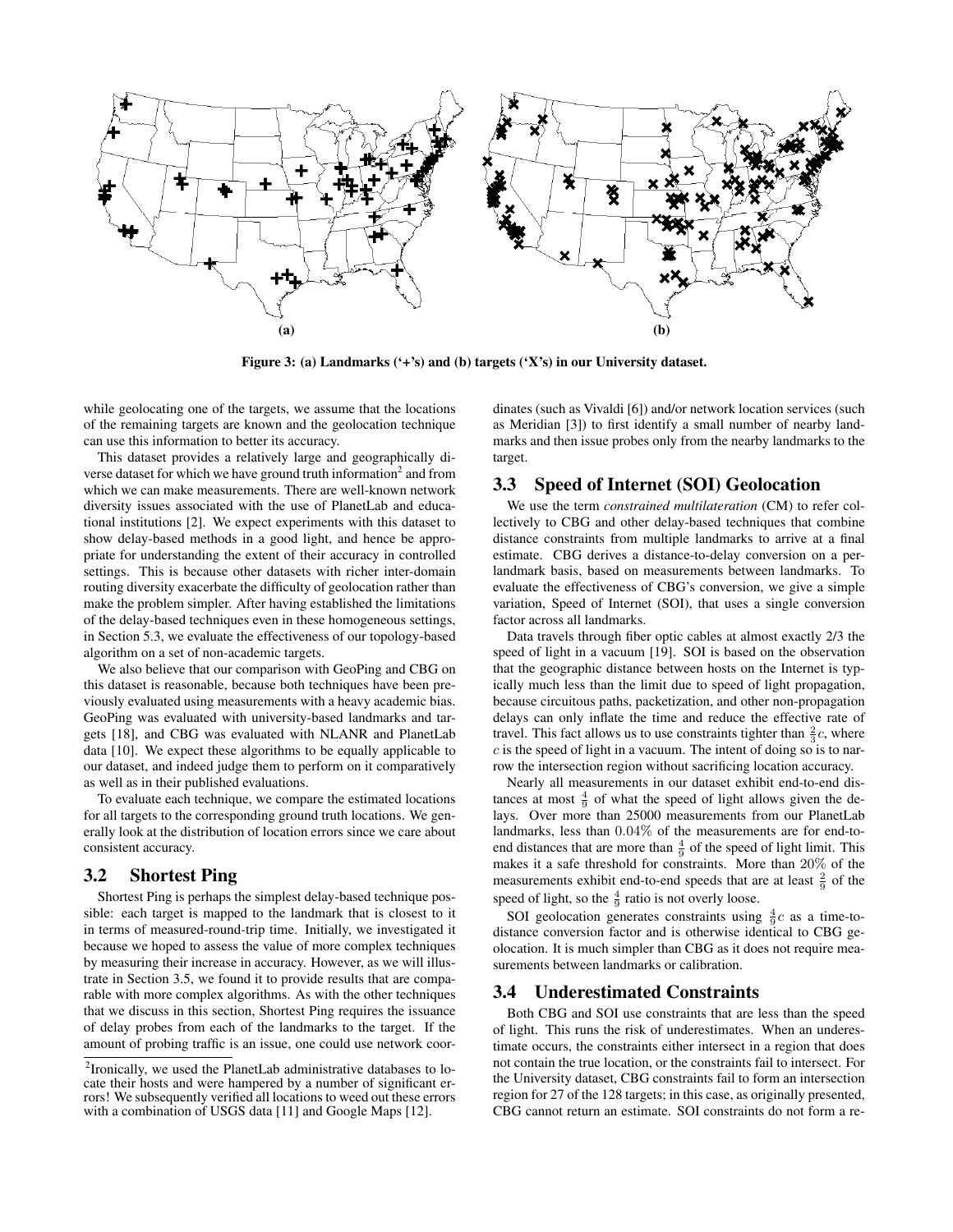

Figure 4: CDFs of location errors for delay-based geolocation techniques.

gion for 3 of the 128 targets. When there is no intersection region, one cannot know which among the set of constraints are the underestimates in order to fix them, since the actual location of the target is unknown. To guarantee that the techniques provide estimates for all targets, in the case of no intersection region, we use the speed of light in fiber  $(\frac{2}{3}c)$  to generate constraints. We use this modification as part of both CBG and SOI.

Note that underestimates limit the effectiveness of CM techniques because even when the intersection region exists it may not contain the target host. For 4 of the 101 targets for which the constraints form an intersection region, CBG generates such a false region. SOI constraints yield a false region for 10 of the 125 targets for which they form a region.

# 3.5 Comparison of Delay-based Techniques

We evaluated the delay-based techniques discussed in this section using the University dataset. Figure 4 compares delay-based techniques. GeoPing is evaluated using passive landmarks – when we locate a target, we use the remaining targets as passive landmarks. We make the following observations regarding the experimental results.

SOI and CBG give roughly the same quality of estimates. We also observe the rather surprising phenomenon that the simplest delay-based technique, Shortest Ping, performs only marginally worse than SOI and significantly better than GeoPing for our dataset.

But, more significantly, all the techniques provide very poor estimates for many of the targets, with worst-case errors of over 1000 km. The bad cases typically occur when the target is far from any landmarks. Figure 5(a) shows the relationship for the University dataset using SOI (the results are very similar for CBG); the graph shows a definite trend toward error increasing almost exactly with the distance to the nearest landmark. Geolocation rarely works much better than this distance; only twice does the estimation error beat the distance to the nearest landmark by more than 100 km. Figure 5(b) shows the correspondence between the smallest latency measured to a target and the estimation error for that target. When the latency is small, a landmark is nearby and the feasible region for the target is small, so any estimate will be good and any technique should work. The median error for the 53 targets with a latency less than 4 ms is 15 km; for the 75 with no latencies less than 4 ms, the median is 266 km. This observation also suggests why Shortest Ping is competitive with more complicated techniques.



Figure 6: Shared routers indicate indirect paths.

## 3.6 Conclusions

We give three high-level takeaway points about delay-based geolocation:

- At least with a homogeneous set of landmarks (and most regional deployments within a single administrative domain are likely to be homogeneous), inter-landmark measurements and per-landmark bestlines may not gain CBG anything versus much simpler techniques.
- The distance from a target to the nearest landmark strongly predicts the estimation error. Therefore, delay-based techniques only provide consistent quality if landmarks are ubiquitous.
- The shortest round-trip time to a target is a good empirical predictor for the error in delay-based techniques. Delaybased techniques work well when the shortest RTT is small, and they often work poorly when it is not small.

Therefore, we seek techniques that can perform well even when no landmark is within a small delay of the target.

## 4. TOPOLOGY BASED GEOLOCATION

We begin this section by motivating the need for taking network topology into account during geolocation. We make a series of observations based on specific examples and constructed topologies, with each observation followed by the corresponding design implication that a geolocation technique needs to address.

Challenge: CBG bestline constraints attempt to compensate for the fact that Internet paths are sometimes geographically circuitous and sometimes inflated. Unfortunately, the directness of a network path from a landmark to a particular target cannot be predicted a priori; a single conversion factor for the entire network or even a per-landmark conversion factor is not sufficient to capture the intricate details of the network topology and routing policy.

Consider for instance the two cases illustrated in Figure 6. In the topology on the left, landmarks  $x$  and  $y$  attempt to geolocate target z to which they have direct one-hop network measurements. The position of the target is then estimated to be at the intersection region of two circles centered around the landmarks. The topology on the right has the landmarks encountering a common router  $u$  on paths to the target, making the paths less direct. In this case, the geolocation technique should take into account that the shared router indicates less direct end-to-end paths and the resulting position estimate for  $z$  should be closer to  $x$  and  $y$  than what the end-to-end measurements would indicate.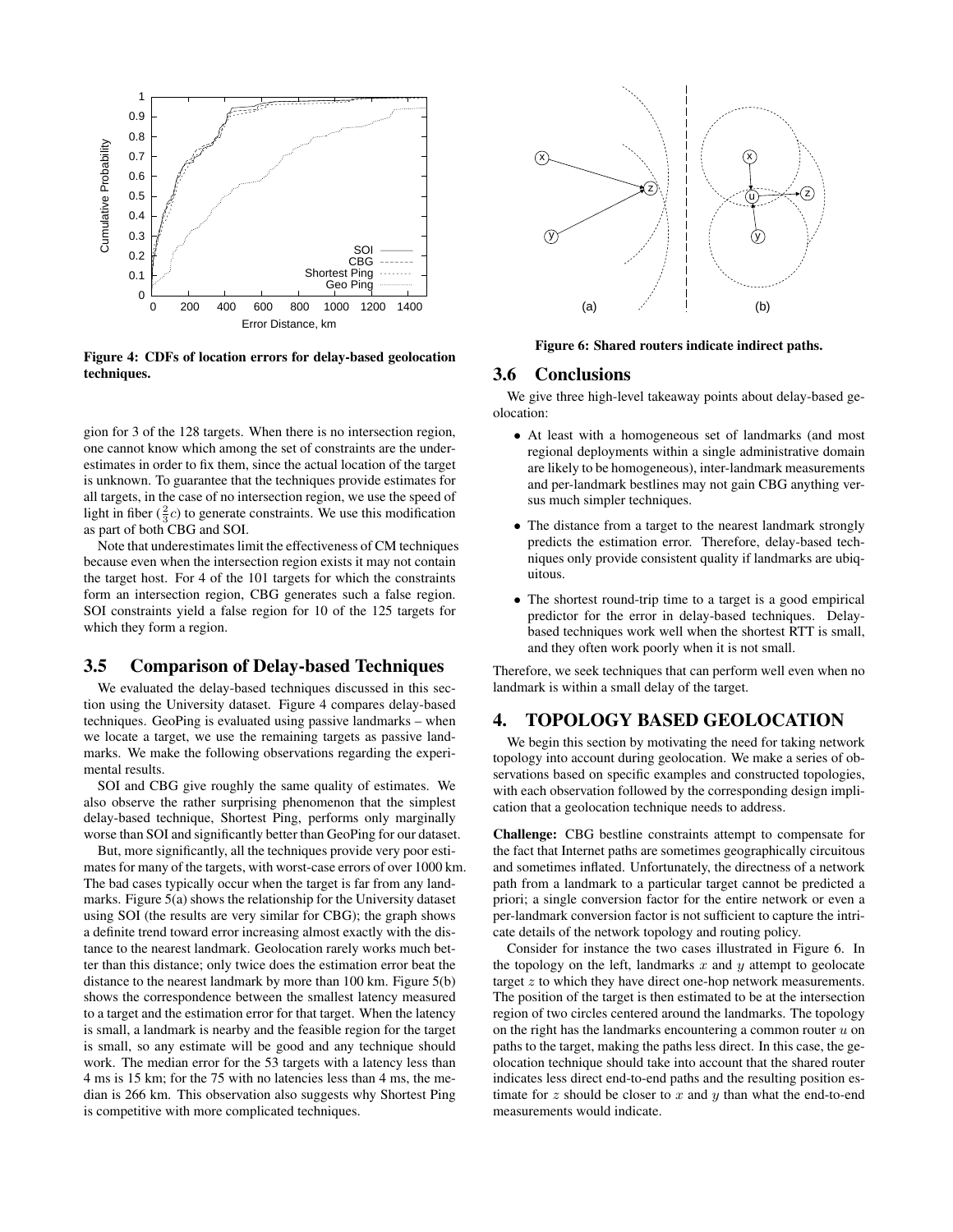

Figure 5: (a) SOI location error as a function of the distance to the nearest landmark. (b) SOI location error as a function of the shortest ping latency measured from a landmark.



Figure 7: Router aliases: Accuracy improves from (a) to (b) as  $v$  is identified as an alias for  $u$ .

*Design Implication:* A geolocation technique has to therefore take network topology and routes into account in order to capture path-specific latency inflations.

Challenge: The constrained multilateration techniques work well when the target is close to one of the landmarks. This observation extends trivially to routers near landmarks. For instance, in the topology under consideration in Figure 6, one might be able to accurately geolocate the router  $u$  using direct one-hop measurements from  $x$  and  $y$ . It is also possible that once  $u$  is geolocated accurately, it can then serve as a landmark for geolocating other network entities. Imagine however that the router is one hop away from x but multiple hops away from y. Then the process of geolocating  $u$  might require the position estimates of other routers, whose position estimates are in turn affected by u's position.

*Design Implication:* In order to achieve a consistent and more accurate solution, a geolocation technique has to simultaneously geolocate the targets as well as routers encountered on paths from landmarks to other landmarks or targets.

Challenge: One can geolocate intermediate routers using hop-to-

hop measurements only if there are a sufficient number of constraints on the router. A naive attempt might miss crucial structural constraints, leaving the system under-constrained. For instance, the left hand side of Figure 7 depicts the process of geolocating intermediate IP addresses  $u$  and  $v$  that are thought to be separate. If we identify that  $u$  and  $v$  are two different network interfaces on the same router, the feasible region in which the corresponding router could be located becomes smaller, shown on the right.

*Design Implication:* To tightly fix the feasible locations of routers, a geolocation technique must use measurements to extract existing structural constraints, including by identifying collocated interfaces.

Challenge: There are inherent limitations to purely measurementbased techniques even if network topology is taken into account. Consider for instance academic institutions in Alabama serviced by the Gulf Central GigaPoP (depicted in Figure 8). When the landmarks are located outside this network, all routes to targets in this network pass through "Southern Crossroads" (SOX), a connection point in Atlanta that links to the Abilene national network. The network structure could be used to geolocate the SOX routers, but any attempt to geolocate the Gulf Central GigaPoP nodes will be foiled by the lack of structural constraints in this stub network with a tendril-like structure.<sup>3</sup>

The only avenue to improving accuracy in such settings is to incorporate passive landmarks and also network elements whose probable locations could be obtained from GPS, DNS rules or other databases. The active landmarks can make network measurements to each other and to the passive landmarks and targets; the intersections of routes to fixed locations with routes to the target help constrain the system. However, inaccurate location hints could throw off location estimates.

*Design Implication:* A geolocation technique must use delay and topology measurements to validate the locations of passive landmarks and external location hints and then incorporate them to overcome insufficient structural constraints.

Based on the above set of observations, we now present an approach that takes network topology into account while geolocat-

<sup>&</sup>lt;sup>3</sup>Heuristics such as using population densities could also result in substantial errors by mapping all Alabama targets to the most populous city in Alabama.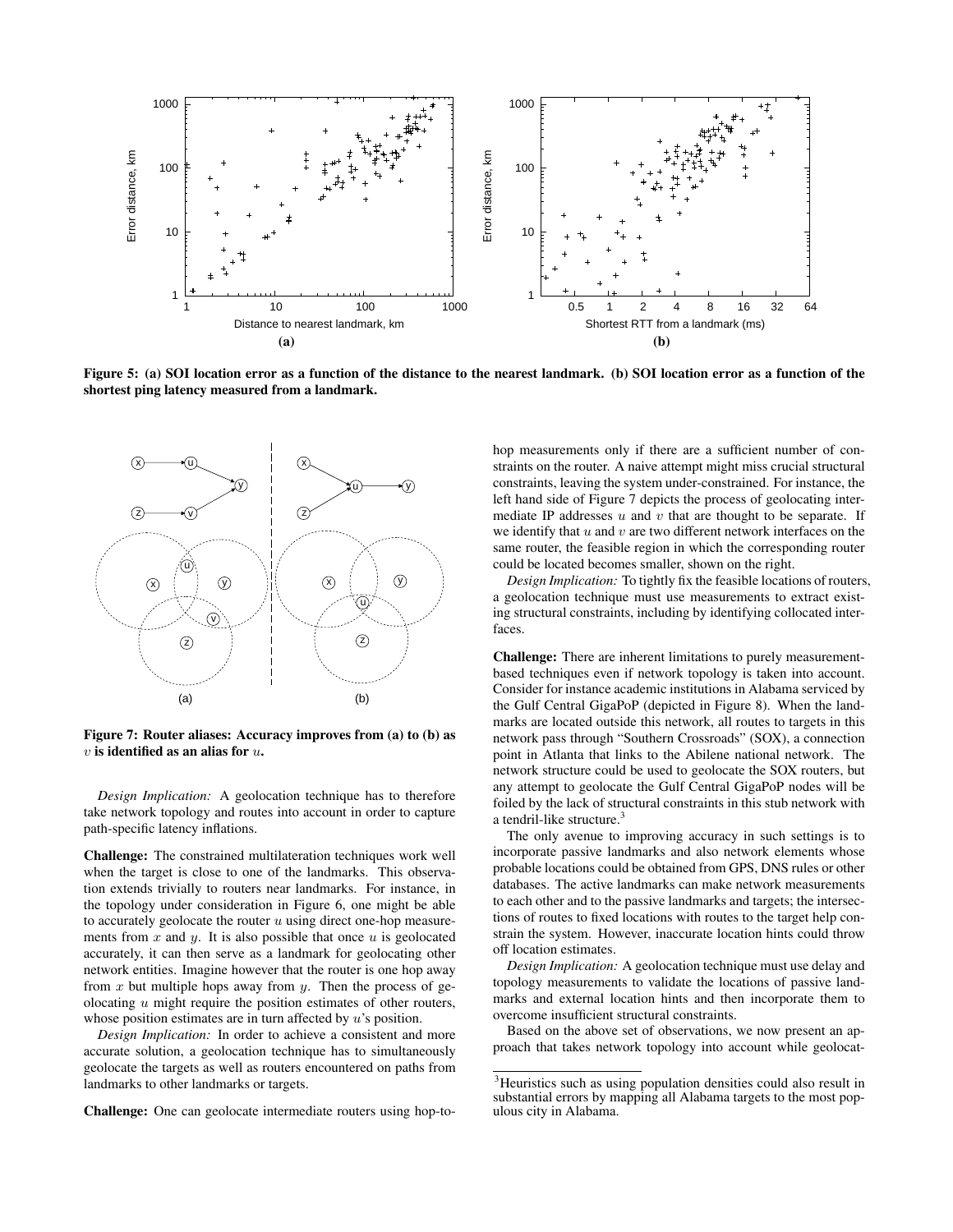

Figure 8: Gulf Central GigaPoP. The tendril-like Alabama network lacks sufficient structural constraints.

ing end-hosts. We call our approach Topology Based Geolocation (TBG). TBG is an extension of constrained multilateration. It augments delay measurements to end-hosts with information about topology and routing and performs a form of constrained multilateration on all of the intermediate routers and the targets simultaneously. We begin by outlining the basic approach, and then address issues related to clustering network elements and validating other sources of information, before presenting details on the constrained optimization. A summary of techniques used and a roadmap for the approach is provided in Table 1.

## 4.1 Overview of Proposed Technique

Our primary tool in obtaining network topology information is the traceroute tool. The landmarks issue traceroute probes to each other and the target. This provides us with round-trip measurements to the target and the identity of the intermediate network interfaces. The differences between the RTTs to adjacent network interfaces provides estimates for link latencies. We also identify network interfaces that are collocated. The entire set of traceroutes from landmarks to other landmarks and from landmarks to the target, when combined with structural observations about collocated interfaces, provides us with the network topology.

Using the end-to-end delays, inferred per-hop latencies, and the topology, we attempt to geolocate the target along with all of the intermediate routers using a constraint-based optimization technique. The goal is simply stated. We want to find positions for the target and the routers such that the distance between the positions of every pair of adjacent network elements is proportional to the corresponding link latency measurements. When the topology is sufficiently well-connected, there will be multiple constraints on the positions of intermediate routers, forcing them to be placed close to their actual positions. The resulting placements then model the geographical detours taken by end-to-end paths, thereby providing a quality estimate for the target's position.

#### 4.2 Network Topology Generation

We now address various issues related to data gathering, the accuracy of network measurements, and the ability to generate a topology that can be used as an input by our topology-based techniques.

#### *4.2.1 Hop Latency Estimates*

We use traceroute measurements to infer link latency. Hop latency estimates could be obtained by using the difference in roundtrip times to adjacent routers. Unfortunately, the hop latency estimates are accurate only if the link is traversed both in the forward

and reverse directions, a property that might be violated if routing is asymmetric. We use three different techniques to address this issue.

First, we can discard some egregiously inflated measurements by taking into account the reverse TTL values observed on probe replies from intermediate routers. We can often determine the reverse path hop-length from an intermediate router, as most routers initialize the time-to-live values for their packets from a small number of possibilities. (There are six common initial TTL values: 30, 32, 64, 128, 150, and 255.) If the estimated hop count of the reverse path changes significantly from one forward node to the next, we discard the link estimate between the nodes as likely to be flawed. Similarly, as measurements of MPLS segments could be subject to inflation, we use measurements to simply upper-bound the geographical distance between routers using MPLS.<sup>4</sup>

Second, we measure paths in both directions between pairs of landmarks and if both the forward and reverse paths traverse a particular link, then we are guaranteed that the hop latency estimate obtained by taking the differences of measurements to the two endpoints is indeed accurate. We can attach a high confidence factor to those measurements, and the link estimates can be favored over others during geolocation.

Third, we can increase the number of vantage points from which we probe a certain link in order to obtain more samples for estimating the link latency. For every link observed on a path from a landmark, we issue probes to both its endpoints from all of the other landmarks. If these probes pass over the link, then they can provide an independent estimate for the link. We then generate a confidence factor associated with this link delay using the variance of the measurements and the number of independent vantage points that were able to probe the link.

#### *4.2.2 Clustering*

As mentioned earlier, clustering interfaces that belong to the same router (IP aliases) leads to better constrained router locations. In addition, we can also obtain better estimates for the link latency after clustering as there are likely to be more observations of paths traversing each induced link.

We identify IP aliases using two existing techniques, Mercator [9] and Ally [24]. The Mercator technique works as follows. UDP probes are sent to high-numbered ports on a set of network interfaces. Routers typically send back a port-unreachable ICMP message with the source address of the output interface on the router. If two probes to two different interfaces elicit replies with the same source address, then they are clearly aliases.

Ally, on the other hand, targets routers that do not have the above feature. The Ally technique has to be used on pairs of interfaces. Since it would be expensive to run the Ally technique on all pairs of interfaces, we first generate candidate pairs that are likely to be aliases using the following two methods. First, we probe all of the interfaces from a vantage point and generate candidate pairs that have similar reverse path lengths for their probe replies. Second, we build a traceroute graph of all paths from all of the landmarks and select pairs of interfaces if they share a common interface as the next hop. As with the reverse path length heuristic, this heuristic is also designed to identify interface pairs that are nearby in the Internet topology.

Given a candidate alias pair, Ally sends probes to the two interfaces and examines the IP identifier (IP-ID) field of the responses. Most routers generate the IP-ID values using a single counter that

<sup>&</sup>lt;sup>4</sup>In future work, we believe that we can further constrain MPLS routers using IP route recording [22] and the transition links between MPLS and non-MPLS networks, likely to be short hops.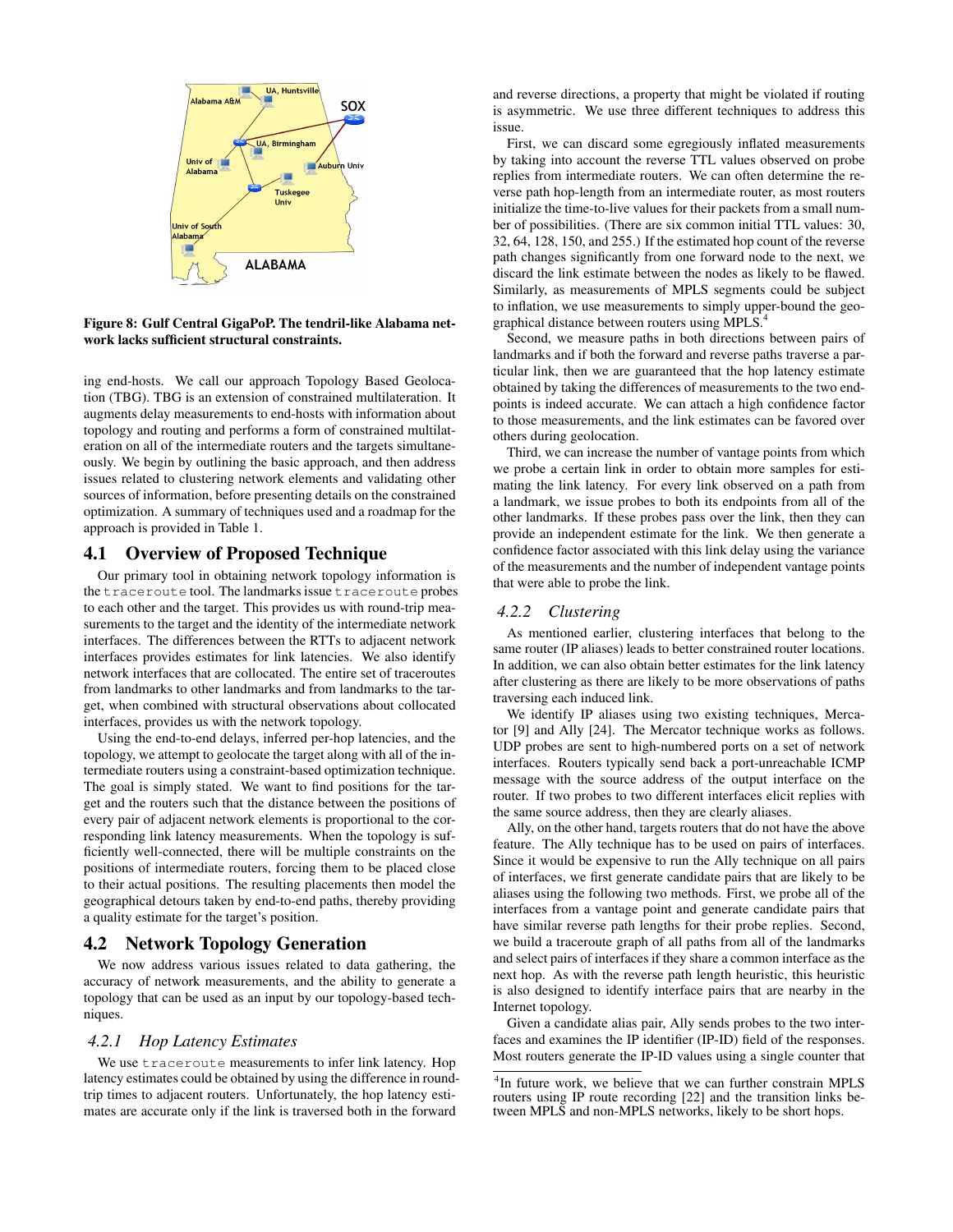| Technique                     | Description                                                                                                                       | Goal                            | Section       |
|-------------------------------|-----------------------------------------------------------------------------------------------------------------------------------|---------------------------------|---------------|
| traceroutes from<br>landmarks | Landmarks issue ICMP-based traceroute probes to targets, identify intermedi-<br>ate interfaces, and per-hop latencies.            | map topology                    | Section 4.1   |
| estimate hop<br>latency       | Generate confidence factors for hop measurements by checking for symmetric<br>paths, examining TTL drops, and computing variance. | improve measurement<br>accuracy | Section 4.2.1 |
| cluster network<br>interfaces | Identify network interfaces that are geographically collocated by checking for<br>network aliases.                                | increase structuring            | Section 4.2.2 |
| validate location<br>hints    | Validated and incorporate information about passive landmarks and DNS loca-<br>tion hints.                                        | incorporate location hints      | Section 4.2.3 |
| constrained<br>optimization   | Solve for locations of targets and intermediate routers using all of the above<br>topology information.                           | geolocate targets               | Section 4.3   |

Table 1: A summary of techniques used in Topology-Based Geolocation.

is incremented after each packet has been generated. By checking for the nearness of the IP-ID values and by performing repeated checks at different points in time, one can ascertain whether two interfaces are aliases with a high degree of certainty.

#### *4.2.3 Validating Location Hints*

Certain routers and end-hosts have DNS names that could be parsed to provide hints regarding where they are located, typically airport codes or abbreviated city names as part of the name [24, 28]. For example, *bos-edge-03.inet.qwest.net* is likely in Boston. The issue with using router DNS name information is that they could be misnamed, with the naming errors introduced by router reconfiguration, router repairs/upgrades, and reassignment of IP addresses [29]. Some names may be correct but misleading or ambiguous: does *chrl* indicate Charlotte, NC, or Charleston, SC? Any geolocation technique that uses location hints must validate the location derived from DNS parsing rules before using it to geolocate the target. Fortunately, TBG is well-placed to perform this validation as there are a rich set of topology constraints that can be used to verify location hints.

First, we can use RTT measurements from landmarks to intermediate routers to rule out some locations; if the RTT along a path to a router with a predicted location violates the speed of light, then we invalidate the location hint. Second, clustering enables us to identify inconsistencies and potentially correct misnamings. When the location hints for a majority of interfaces in a cluster point to a certain geographic location, we could attribute this majority value to the entire cluster. Third, for those location hints that survive the previous two checks, we use the observed network topology and measured hop latencies to verify them. We use the following simple technique. Each landmark and each router interface, if it has an associated location hint, votes on the location hints for adjacent network interfaces to which it is connected. It casts a positive vote for those interfaces whose location estimates are consistent with the hop-by-hop measurements and a negative vote otherwise. Interfaces that accumulate sufficient positive votes are deemed to be properly named and their location hints are validated. If the location hint is validated, then we pin down the router's location, meaning we consider the router as a passive landmark in our network topology.

As part of a feasibility study, we generated ISP-level maps for the five largest ISPs in the US: Level3, Uunet, Sprint, AT&T, and Qwest. We observed a total of 23720 IPs in these networks, of which 8229 resolved to a location using undns rules. 6493 IPs at 208 distinct locations passed the speed of light test, and 3561 at 131 distinct locations also passed the vote test, which was performed using stringent thresholds. This represents a substantial increase in the number of network elements that could be used as landmarks if they are observed in routes to targets.

#### 4.3 Constrained Optimization

We model the network as a graph with  $n$  landmarks with known positions and  $m$  targets with unknown positions. Any intermediate routers with unknown positions are also considered as targets in this formulation. The goal is to compute the positions of the targets  $X = [x_1, x_2, \dots, x_m]$ , given the positions of the landmarks  $\overline{L} =$  $[l_1, l_2, \ldots, l_n]$ . One or more of these targets could be end-hosts that need to be geolocated, with the remaining targets being routers encountered on paths. We denote the distance between  $i$  and  $j$  by  $d(i, j)$ .

We now discuss the types of constraints measurements place on the distances and locations.

Hard Delay Constraints: If we have a round-trip delay between landmark  $l_i$  and target  $x_j$ , the distance between the two nodes is bounded by the distance  $c_{ij}$  that light can travel through fiber in that period of time. Therefore, we can impose a hard constraint, one that cannot be violated, and represent it as:

$$
d(l_i, x_j) \leq c_{ij}.
$$

We will refer to the set of hard delay constraints as  $C_d$ . By including these constraints, every TBG estimate is within the feasible region defined by the speed of light. So, we can think of TBG as using strictly more information than techniques such as CBG and SOI, which only define a region.

Soft Link Latency Constraints: In Section 4.2.1, we describe how we estimate the latency of a link. A hop latency measurement between two adjacent nodes could be used to provide a distance estimate  $h_{ij}$ . Since these measurements are typically noisy and since the distance estimate does not account for issues such as the fact that fiber is not laid as the crow flies, we represent these as equality constraints with an error term that has to be minimized during geolocation: the node placement should respect the predicted distance as closely as possible. We can represent one of these constraints as:

$$
d(x_i, x_j) = h_{ij} + e_{ij}.
$$

 $e_{ij}$  will appear in the minimizing objective function, so will be driven down to zero if the distance between  $x_i$  and  $x_j$  matches  $h_{ij}$ . We will refer to this set of link constraints as  $C_l$ .

Optimization Problem: We assume that the geographical coordinates composed of the latitude and longitude values are projected into the plane  $\mathbb{R}^2$ , as with a map. We can solve for the positions of targets,  $X$ , while minimizing the total amount by which the hop distance estimates are violated. Minimizing this total places nodes such that the realized inter-node distances deviate as little as possible from the actual measurements.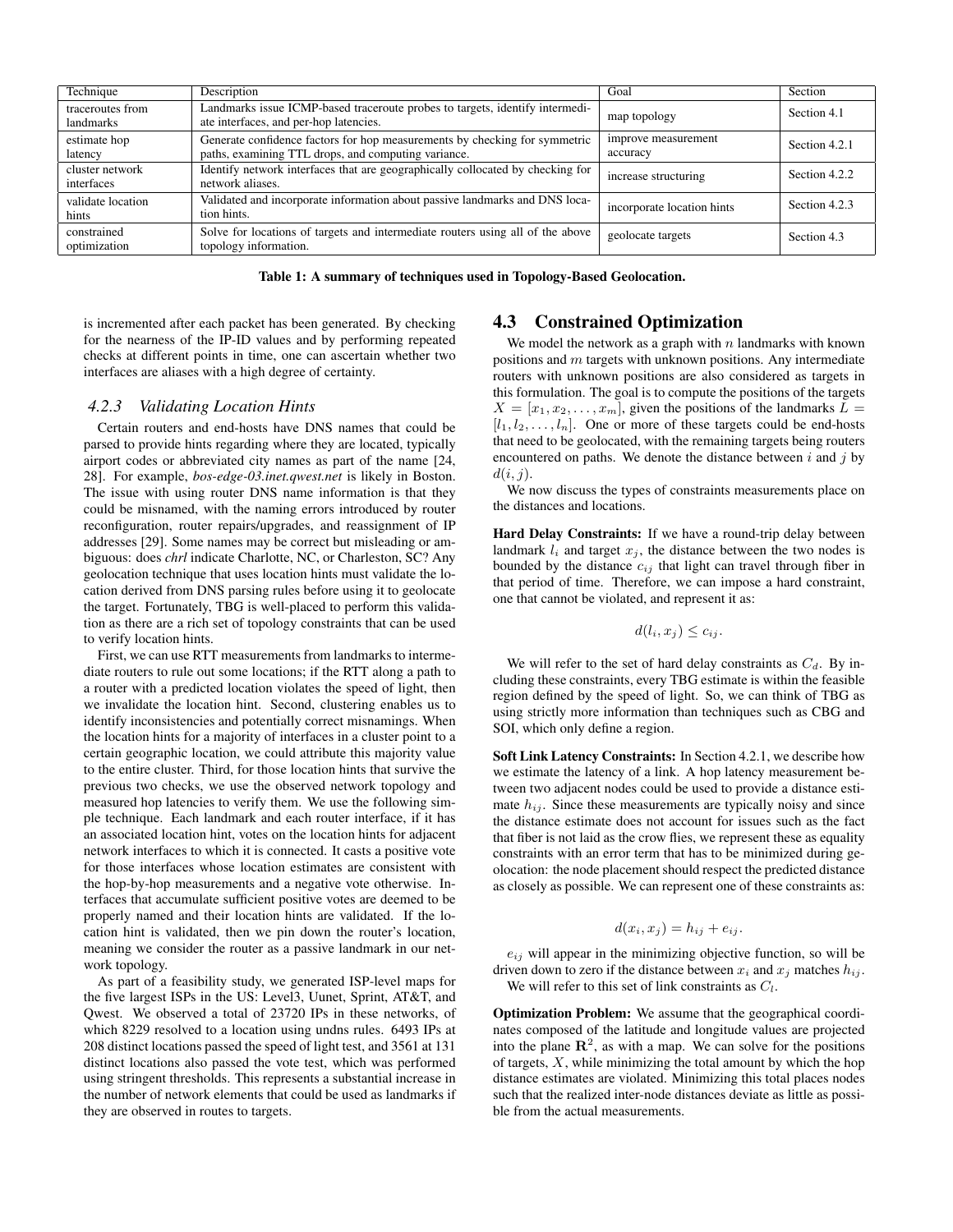minimize :  $\sum$  $_{i,j\in C_l}$  $|e_{ij}|$  $subject to:$ 

The above problem is not a convex optimization problem, but we follow a formulation from the sensor network community to recast the problem as a semidefinite program [25], thereby allowing us to use to fast solvers (such as SeDuMi [21]) to perform the optimization. One could also use a modified form of Vivaldi [6] to solve for the coordinates of the routers and the end-hosts given the topology and delay constraints. We chose not to do so because our experiments with a straightforward implementation of Vivaldi sometimes failed to converge to a global optimum for large, complex Internet maps.

In practice, we modify the optimization problem described above in order to address the following issues. First, as with most constraintbased optimization problems, we would like to minimize both the absolute and relative deviations between actual measurements and the program solution's realizations. For instance, a 1 km error for a 10 km estimated link distance is significantly more troublesome than a 1 km error for a link estimated to be 100 km. Second, some of the measurements are less reliable than others, an issue that we discussed in greater detail in Section 4.2.1; it would be meaningful to associate a linear confidence factor with each measurement and use this factor to scale the appropriate error variables in the optimization function. Third, we use a stricter form of hard end-to-end constraints than described above. The hard delay constraints mentioned above do not take into account the geographic circuitousness of paths. Instead of just requiring the end hosts to be no further away than a distance determined by the measured delay, we require that the length of the path through the placed routers along the route be no more than this distance. Note that the end-to-end constraints would drive the sum of the small deviations for individual link constraints down to zero. All of these issues can be easily captured in our formulation.

## 4.4 Mapping the Target to the Last Constrained Router

Most end-hosts are not tightly constrained, with all routes to a given host sharing the same last few hops. TBG is left with many possible positions that could explain the measurements past the last constrained router. This limitation is fundamental to any technique that seeks to perform automatic IP geolocation. We address the limitation by using the location of the last constrained router as our location estimate. This approach is analogous to CBG's use of the centroid of the intersection region, but on a smaller scale. Just as the size of the intersection region gives an idea of CBG's confidence in an estimate, the hops from the last constrained router gives an idea of TBG's. Fortunately, the final hops are usually short and the estimation error is consequently minimal. This approach also allows TBG to provide quality estimates for hosts behind edgefirewalls/NATs that filter out ICMP requests, as geographicallyclose routers along paths to the targets still reply. Further study is necessary, but, upon informal investigation of more than 100 targets that did not reply, TBG seems to provide similar quality results regardless.

## 5. EVALUATION

In this section, we demonstrate that TBG can be used to improve estimates versus delay-based techniques. We first give three variants on TBG. Then in Sections 5.2 and 5.3, we evaluate TBG in settings where the network topology is sufficiently rich to enable geolocation without the need for passive landmarks. We consider targets in both academic and non-academic networks for these experiments. In Section 5.4, we evaluate TBG on our University dataset, which contains many targets in stub networks, and study its accuracy with and without passive targets. Lastly in Section 5.5, we evaluate the effectiveness of TBG using only a single landmark to probe the targets, with the rest being passive. In an actual deployment, we envision a full set of landmarks tasked with mapping out the Internet, with a subset probing on-demand to geolocate a new IP address; such a tiered deployment reduces the probing overhead. This last experiment, with only a single probing landmark and the rest simply checking for aliases and validating hints, represents the limit of such an approach and still provides results competitive with earlier techniques.

## 5.1 TBG Variants

In this section, we present three settings for applying our constrained optimization approach to the topology-based geolocation problem. The three settings use the same optimization framework and only vary by which nodes are part of the landmark set L.

Active Landmarks only: In this setting, the only locations assumed to be known are those of the probing landmarks. We refer to this variant below as *TBG-pure*, because it assumes no other information than the locations of the probing hosts.

Active and Passive Landmarks: In this setting, in addition to the locations of probing landmarks, there is a set of passive landmarks with known locations, to which measurements can be made but which cannot originate any measurements of their own. We refer to this variant as *TBG-passive*.

Active and Passive Landmarks, plus Validated Hints: In this setting, in addition to the active and passive landmarks, the program is given the hinted locations of a set of routers, validated according to the techniques described in Section 4.2.3. We refer to this variant as *TBG-undns*.

## 5.2 Abilene Dataset

In this section, we examine the performance of TBG-pure in geolocating the PlanetLab hosts collocated with Abilene's 11 PoPs (see Figure 9). For geolocating each target, we use the remaining 10 PlanetLab nodes as the landmarks. In this evaluation, we do not use passive landmarks nor do we rely on DNS naming conventions. This dataset is simple enough for us to gain insights into the strengths and weaknesses of delay and topology-based techniques.

Figure 10 shows the error in estimation for TBG-pure, SOI, and CBG on these targets. TBG-pure has a mean error of 209 km while SOI and CBG have mean errors of 334 km and 361 km respectively. Furthermore, TBG-pure's maximum error is only 325 km while SOI and CBG have maximum errors in excess of 1100 km. More detailed analysis of the results illustrates two important points.

First, the centroid of the intersection region from a set of circles cannot lie outside the convex hull of the centers of the circles. So CBG always estimates targets to lie within the convex hull of its landmarks, limiting its ability to geolocate targets outside that hull. TBG can geolocate targets outside the hull, given enough constraints. For instance, CBG gives an error of about 400 km for the PlanetLab target at the Atlanta PoP, as it draws the target into the convex hull of the landmarks, placing it roughly halfway between Atlanta and Kansas City. TBG-pure has a much smaller error of about 100 km.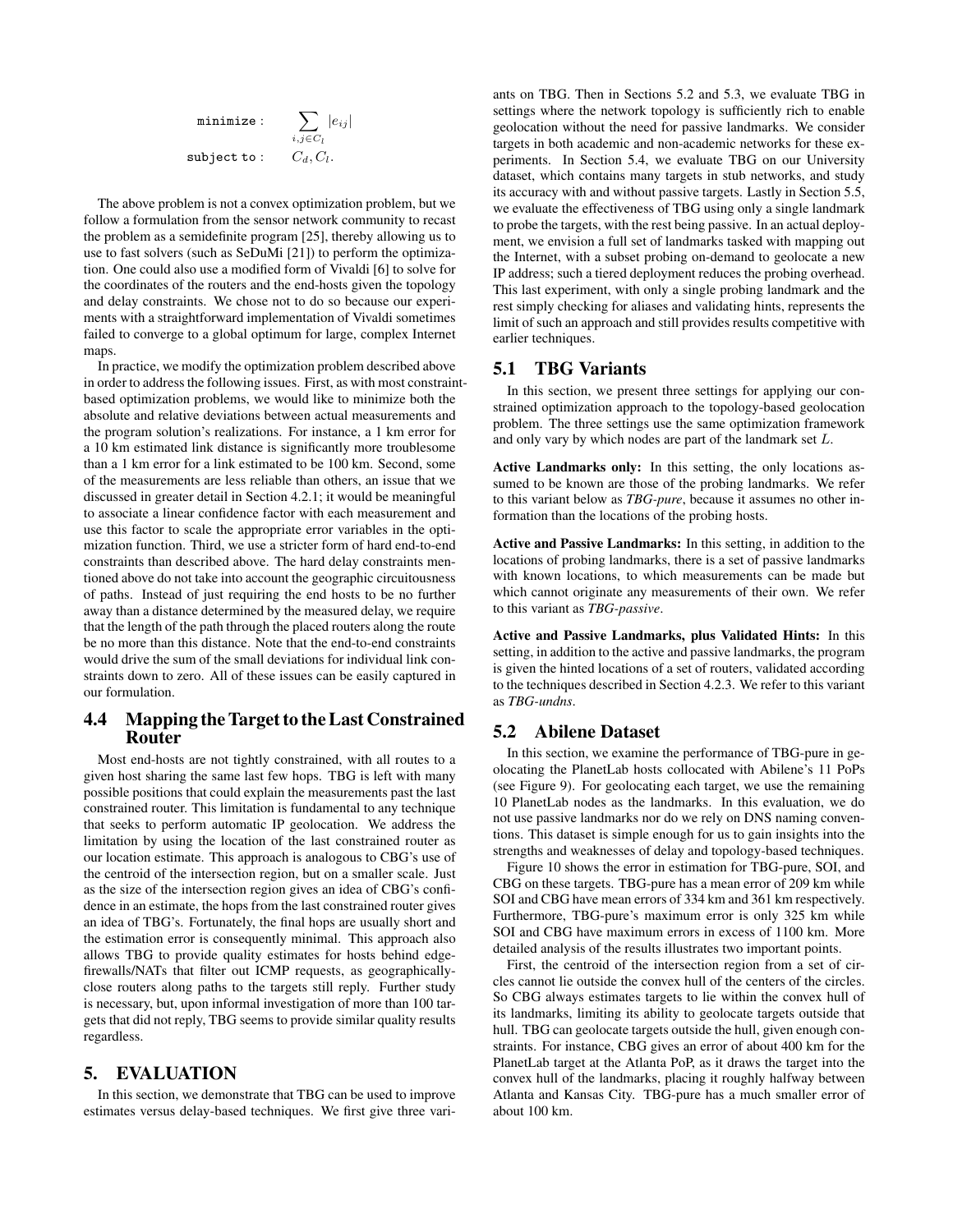

Figure 9: PlanetLab nodes collocated with Abilene PoPs.



Figure 10: Estimation errors for the 11 nodes in the Abilene dataset.

Second, TBG-pure's errors are not due to imperfect measurements,<sup>5</sup> but are due to underconstrained targets (e.g. New York in Figure 9) and the discrepancies between fiber lengths and geodesic distances. Delays represent the length of fiber laid and not the "as the crow flies" distance, which means that the observed endto-end speed varies enough to distort multilateration. We observe that fiber often follows transportation corridors and therefore driving distances often correlate with hop latencies. As an example, the Denver Abilene PoP observes end-to-end speeds of 60 km/ms, 63 km/ms, and 82 km/ms to Sunnyvale, Seattle, and Kansas City, respectively, making accurate triangulation impossible. However, the delays would correspond to the more consistent speeds of 84 km/ms, 83 km/ms, and 89 km/ms over the driving routes between the cities [14]. But, as the end-points of a link are not known apriori, a measurement technique cannot incorporate per-link conversion factors. We also note that these errors could be minimized if there are more constraints on each router.

## 5.3 Sprint Dataset

We next evaluate the techniques for targets in non-academic networks, but still in a setting that provides sufficient structural constraints. We attempt to geolocate routers in the Sprint network using our 68 PlanetLab landmarks. We consider 22 targets collocated with Sprint PoPs in the US, including representative IPs from every Sprint PoP listed in the Sprint Looking Glass server [16]. As with the Abilene experiment, we do not make use of passive landmarks



Figure 11: Estimation errors for Sprint dataset.

or other hints regarding location information.

We make two observations regarding this experiment. The Sprint backbone has a richer network structure than the Abilene network, thereby providing more information to topology-based multilateration techniques. On the other hand, probes to targets in the Sprint network could be subject to path inflation and other complications arising out of more complex inter-domain routing policies.

The results of the experiment are depicted in Figure 11. TBGpure has a mean estimation error of 194 km, while SOI and CBG have mean errors of 689 km and 749 km respectively. The high estimation errors of the CBG variants are due to increased levels of path inflation, which in turn reduces the correlation between endto-end distances and end-to-end RTTs. For instance, even though we had a landmark in New York City, its probe to the Sprint target in New York City was routed through routers in Washington, DC and Ashburn, VA before reaching the target, resulting in a RTT of 15 ms. The CBG-based techniques incur errors of 246 km and 288 km for this target. TBG-pure is able to locate the target with an error of only 61 km, as it is able to take into account the circuitousness of paths to these non-academic targets while estimating their locations. As many real-world targets are likely to have at least partially inflated paths, this experiment illustrates how TBG is able to overcome the inherent limitations of pure delay-based techniques.

In the Abilene and Sprint datasets, even without location hints or passive landmarks, TBG harnesses the structured topologies to reduce the average error by 40% and 70%, respectively, and the 90th percentile of error by a factor of 4.

## 5.4 University Dataset

We then evaluate topology-based geolocation techniques on our University dataset. In Section 3, we gave results that none of the delay-based techniques provide consistently good estimates when the shortest round-trip time measured from a landmark to the target exceeds 4 ms. In this section, we evaluate whether TBG techniques can improve the location accuracy for these difficult targets.

As mentioned earlier, many of the education institutions reside in tendril-like stub networks that lack sufficient structural constraints. Consequently, a pure topology-based scheme is unlikely to provide good estimates; it can only accurately geolocate the last constrained router on the paths to the target. So in addition to evaluating TBG on this dataset, we also evaluate TBG with passive landmarks (TBG-Passive), where we geolocate each target assuming that the rest of the target set are passive landmarks.

We also evaluate the accuracy of TBG after incorporating location hints that have been validated. We refer to this variant as

<sup>&</sup>lt;sup>5</sup>Our delay measurements of backbone links in the I2 setting (as well as over other ISPs) had remarkably low variance.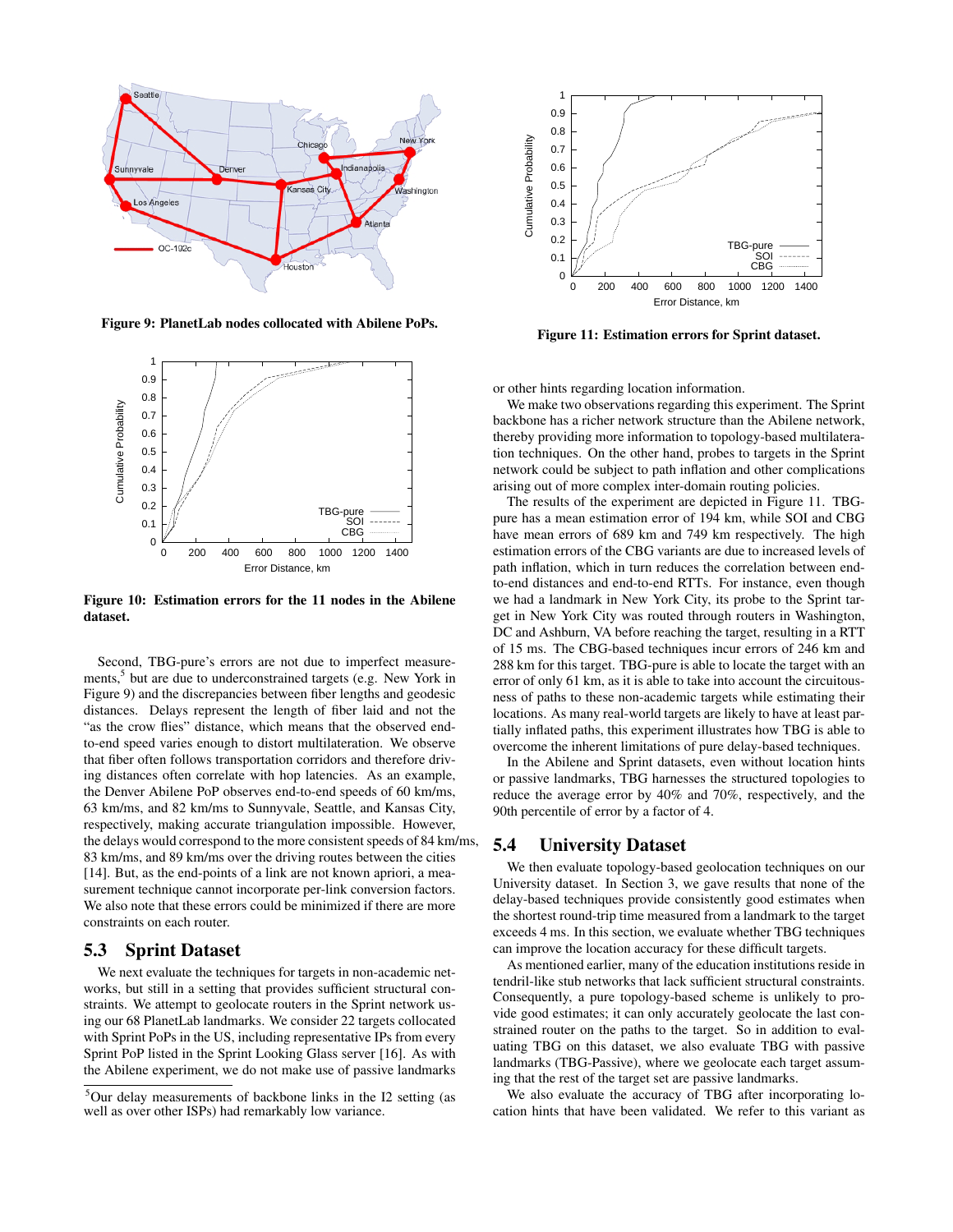

Figure 12: Estimation error for University targets.

TBG-undns. We have 8,321 interfaces in our University dataset, of which 7,164 have DNS names. We did not use location hints for any *.edu*'s. Excluding *.edu*'s, parsing rules gave location hints for 5,509 interfaces, representing about 200 cities in 42 states plus Washington, DC. 7 of these interface locations were discarded for violating the speed-of-light by measurements from landmarks, 17 locations were invalidated by IP alias information.

Before we present the evaluation results, we provide statistics on the topology generation process. We were able to identify 1,672 alias pairs using the Mercator technique and an additional 621 alias pairs using the IP-ID based scheme. Furthermore, our probes traversed a total of 135,489 network hops, of which only 1,392 were not responsive. We note that we used ICMP probes that most routers in the Internet backbone respond to. We had observed that about a quarter of the backbone routers do not respond to UDP probes, and hence used ICMP probes.

Figure 12 compares the estimation errors of TBG, with various added information, with that of CBG. We do not include GeoPing because, as shown in Section 3.5, even with passive landmarks it does not perform as well as CBG. We make the following observations. As expected, pure TBG does not greatly outperform CBG on this dataset, but the use of passive landmarks and validated location hints improve the accuracy. CBG has a much longer tail than the TBG variants, just as with the results in the Abilene and the Sprint datasets. The lack of topology information means that CBG is not able to take into account the circuitousness of paths. It simply ends up incurring large intersection regions for targets with moderate to high latencies from the set of landmarks. TBG, though not perfect in this less structured setting, is at least capable of constraining the last backbone router en route to the target. TBG-Passive and TBG-undns are able to improve the estimation errors by constraining routers that are closer to the target by using passive targets and location hints. Overall, the mean estimation errors for TBG-undns, TBG-Passive, TBG, and CBG are 138 km, 178 km, 253 km, and 296 km, respectively. The median estimation errors for the same list of techniques are 67 km, 176 km, 225 km, and 228 km. Using verified location hints to enhance topology information in stub networks, TBG-undns improves the average error by 53%, the 90th percentile of error by 35%, and the worst-case error by a factor of 3, as compared to CBG.

#### 5.5 Single Probing Landmark

We evaluate TBG-undns using only a single active landmark, with the rest serving as passive landmarks, and we compare to CBG (which still uses all active landmarks). We want to discern how ef-



Figure 13: Estimation error, CBG probing from all landmarks, TBG probing from one using validated location hints.

fectively TBG can leverage passive location information with only a single probe to the target. We use the University dataset from Section 5.4, with two slight modifications. First, we note that the single landmark is unlikely to be near many targets, so we no longer exclude targets with measured delays less than 4 ms. Therefore, we can evaluate how effectively TBG can estimate locations when it does not have a nearby probing site, but CBG does. Second, for our evaluation, we use as our single landmark a PlanetLab host collocated with an Abilene router. The Abilene network does not carry traffic to certain prefixes, so we are only able to make measurements to 67 targets and evaluate both CBG and the single-probe TBG-undns only on them.

In this setting, TBG-undns is given the locations of all landmarks and verified router locations, then the active landmark makes a traceroute measurement to each target, as well as to each of the passive landmarks and location-verified routers. Figure 13 shows the results when the single landmark is the Seattle I2 Planet-Lab host and when it is the Denver I2 PlanetLab host, as compared to CBG. From Seattle, TBG-undns has a median error of 68 km and a mean of 136 km, and Denver yields a median estimation error of 68 km and a mean of 130 km. CBG has a median of 154 km and a mean of 235 km. Even probing just from a single vantage, we observe that TBG makes good use of the topology information and location hints, and is able to provide better estimates than CBG for most targets.

#### 6. DISCUSSION

By performing constrained multilateration at the router level and by leveraging passive landmarks, TBG can be viewed as a technique that combines the best attributes of the various delay-based techniques and employs them at a finer granularity (router level as opposed to end-host level) than the delay-based techniques, allowing it to overcome the weaknesses of delay-based techniques.

CBG and its variants perform well when the target is close to one of the landmarks. However, the delay-based techniques do not perform well where the targets are not close to the landmarks and where the geographical circuitousness of paths to the target could not be modeled. These two factors imply that CBG rarely performs well without a short delay from some landmark to the target. Further, these techniques require landmarks that completely encircle the target, as all of their predicted positions lie within the convex hull induced by the landmarks.

TBG addresses these issues by taking network topology into consideration. TBG is a form of constrained multilateration, but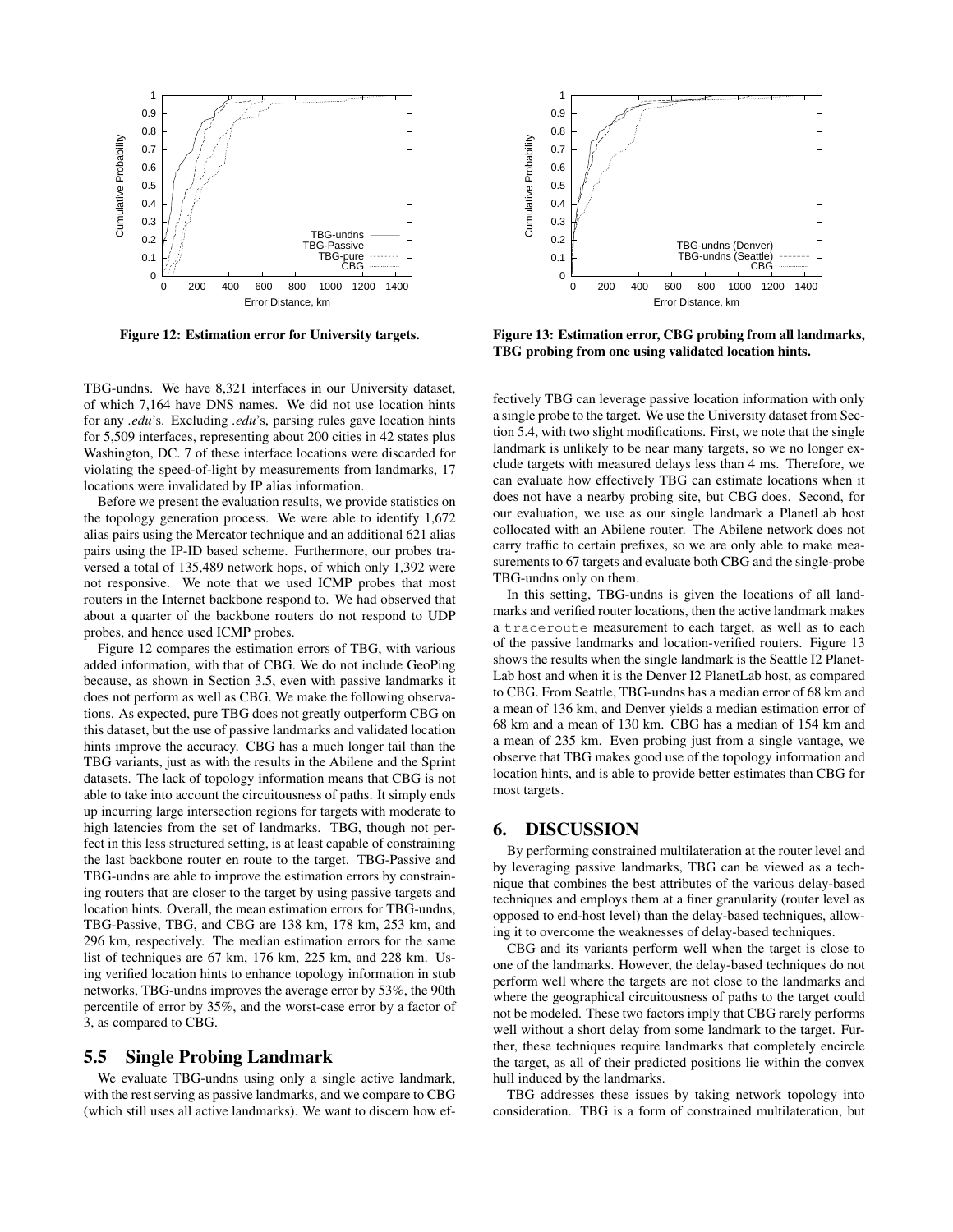it performs the constraint-based location on all of the routers and the target simultaneously, with the eventual solution providing a placement for all of the network elements in a manner that is most consistent with the network measurements. Consequently, as illustrated by the results on the Abilene and Sprint datasets, TBG can work well even where the landmarks are far from the target or where there is substantial path inflation, whereas purely delaybased techniques incur significantly higher estimation errors in such settings. TBG can also geolocate targets outside the convex hull formed by the landmarks as long as there are sufficient constraints on their positions, as the constraints are best satisfied by pushing the target away from the central region.

However, TBG has an algorithmic limitation. TBG produces quality geolocation only if there are sufficient structural constraints on the target. As discussed, this limitation can be overcome by using of passive landmarks and validated location hints. The idea of passive landmarks comes from GeoPing. Passive landmarks and location hints aim to induce constraints on routers close to the target, allowing TBG to use location information and constrain stub networks without an active probe inside them.

Our technique, however, incurs a higher measurement cost than simple delay-based techniques such as CBG and GeoPing. Our proposed solution requires the use of traceroute probes to discover the network structure. In addition, we use targeted probes on pairs of network interfaces to determine aliases.

Fortunately, most of these measurements could be performed ahead of time before we geolocate any particular target, and therefore the cost could be amortized over many target geolocations. The probes between landmarks, the task of identifying aliases encountered on these inter-landmark paths, and the geolocation of the corresponding routers can all be performed once and reused for different targets. The incremental measurement cost of geolocating a new target is in issuing one traceroute probe from each of the landmarks to the target and then possibly generating and checking a few new alias candidates, an optional task that is required only if there are not enough constraints to place the routers. With the relative effectiveness of TBG probing from a single vantage point as compared to CBG, a user could conceivably obtain our dataset of topology information, make additional probes from only a single machine to new targets, and hope to get results at least comparable to CBG, which requires additional probes from many vantages. We note that a geolocation service must periodically refresh information regarding the network topology and perform on-line checks for staleness of topology information, all of which are engineering tasks that would have to be addressed by such a service.

## 7. CONCLUSION

In this paper, we studied automatic techniques for IP Geolocation. We began by studying the performance of existing techniques that rely solely on delay measurements. We proposed simpler variants that performed as well as the existing techniques, but all of the delay-based techniques had fundamental limits on accuracy while geolocating targets that are distant from the landmarks. We therefore proposed a new technique, Topology Based Geolocation, which extends previous constrained multilateration techniques, by using topology information, generating a richer set of constraints, and applying a more sophisticated optimization technique to derive the placements. Unlike the previous state-of-the-art, TBG incorporates and validates network router location hints and passive landmarks to achieve accurate estimates even for underconstrained, distant targets. We show that, using this extra information, TBG outperforms existing techniques on a real world dataset, especially improving estimates for the difficult cases. On our universitybased dataset, TBG generates estimates that are twice as good on average and more than three times better for the hardest targets. By highlighting the limitations of existing techniques and the challenges of measurement-based geolocation, as well as giving a new technique to deal with these limitations, we have laid a groundwork upon which further experiments and topology-based techniques can build.

# 8. REFERENCES

- [1] P. Bahl and V. Padmanabhan. RADAR: An in-building RF-based user location and tracking system. In *Proceedings of IEEE INFOCOM*, Tel-Aviv,Israel, 2000.
- [2] S. Banerjee, T. Griffin, and M. Pias. The interdomain connectivity of PlanetLab nodes. In *Proceedings of Passive & Active Measurement*, 2004.
- [3] E. G. S. Bernard Wong, Aleksandrs Slivkins. Meridian: A Lightweight Network Location Service without Virtual. In *ACM SIGCOMM*, 2005.
- [4] P. Biswas and Y. Ye. Semidefinite programming for ad hoc wireless sensor network localization. In *Proceedings of Information Processing in Sensor Networks*, 2004.
- [5] D. Clark, C. Partridge, R. Braden, B. Davie, S. Floyd, V. Jacobson, K. Kitabi, G. Minshall, K. Ramakrishnan, T. Roscoe, I. Stoica, J. Wroclawski, and L. Zhang. Making the World (of Communication) a Different Place. *ACM SIGCOMM Computer Communication Review*, 35(3), 2005.
- [6] F. Dabek, R.Cox, F.Kaashoek, and R.Morris. Vivaldi: A decentralized network coordinate system. In *Proc. of the ACM SIGCOMM*, Portland, OR, USA, 2004.
- [7] L. Doherty, K. S. J. Pister, and L. E. Ghaoui. Convex position estimation in wireless sensor networks. In *Proceedings of Infocom*, pages 1655–1633, 2001.
- [8] P. Enge and P. Misra. Special issue on global positioning system. In *Proceedings of the IEEE*, volume 87, pages 3–15, jan 1999.
- [9] R. Govindan and H. Tangmunarunkit. Heuristics for Internet map discovery. In *Proc IEEE Infocom*, 2000.
- [10] B. Gueye, A. Ziviani, M. Crovella, and S. Fdida. Constraint-based geolocation of Internet hosts. *To appear in ACM Transactions on Networking*.
- [11] http://geonames.usgs.gov. Geographic Names Information System.
- [12] http://maps.google.com/. Google Maps.
- [13] A. LaMarca, Y. Chawathe, S. Consolvo, J. Hightower, I. Smith, J. Scott, T. Sohn, J. Howard, J. Hughes, F. Potter, J. Tabert, P. Powledge, G. Borriello, and B. Schilit. Place Lab: Device positioning using radio beacons in the wild. In *Proc. of Pervasive*, Munich,Germany, 2005.
- [14] maps.yahoo.com/dd. Yahoo! Driving Directions.
- [15] D. Moore, R. Periakaruppan, J. Donohoe, and K. Claffy. Where in the world is netgeo.caida.org? In *Proc. of the INET*, Yokohama,Japan, 2000.
- [16] oxide.sprintlink.net. Sprint Looking Glass Server.
- [17] V. N. Padmanabban and L. Subramanian. Determining the geographic location of Internet hosts. In *SIGMETRICS/Performance*, pages 324–325, 2001.
- [18] V. Padmanabhan and L. Subramanian. An investigation of geographic mapping techniques for Internet hosts. In *Proc. of the ACM SIGCOMM*, San Diego,CA,USA, 2001.
- [19] R. Percacci and A. Vespignani. Scale-free behavior of the Internet global performance. *The European Physical Journal*